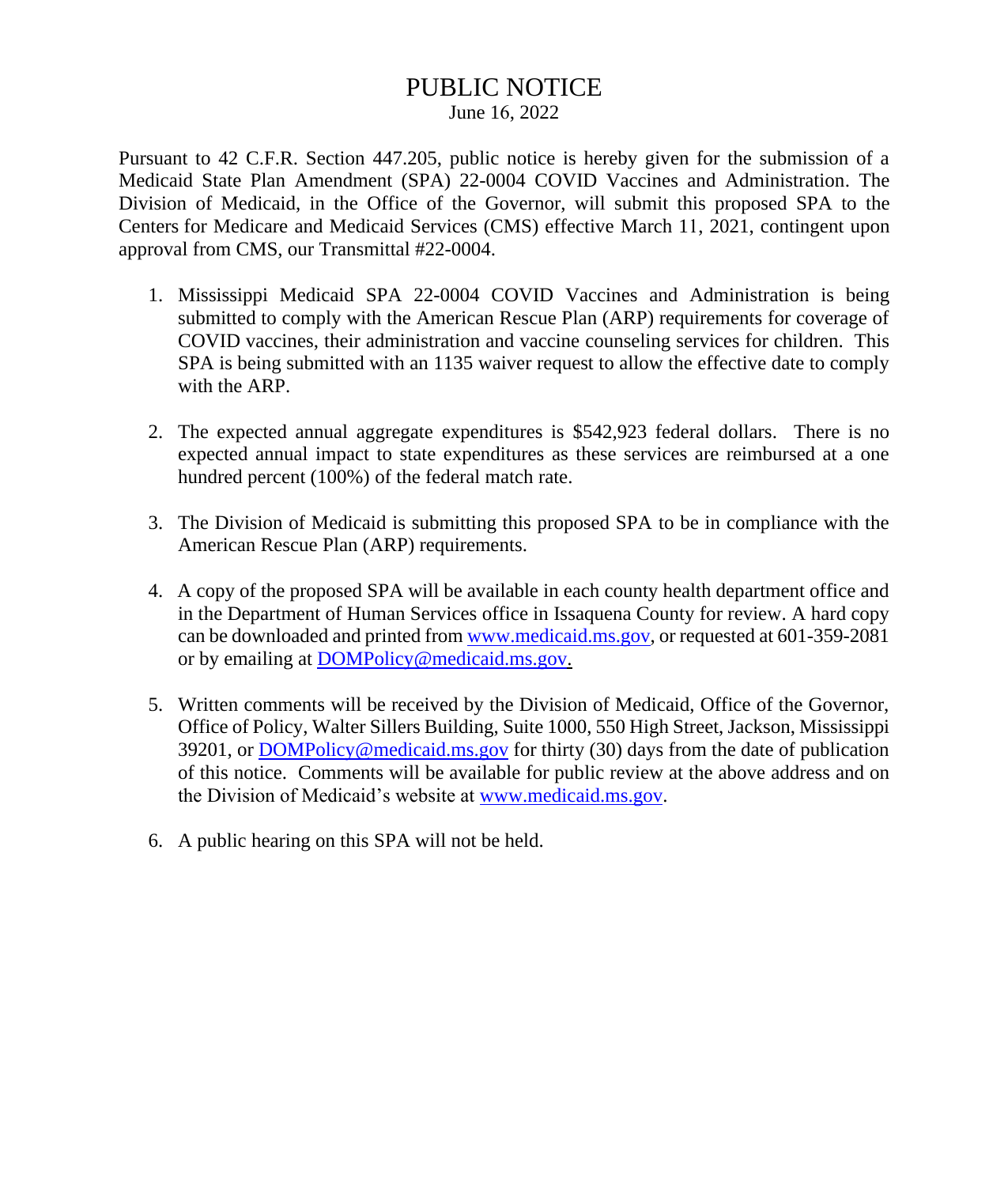# **Vaccine and Vaccine Administration at Section 1905(a)(4)(E) of the Social Security Act**

During the period starting March 11, 2021 and ending on the last day of the first calendar quarter that begins one year after the last day of the emergency period described in section 1135(g)(1)(B) of the Social Security Act (the Act):

## *Coverage*

- $\_\texttt{X}$  The state assures coverage of COVID-19 vaccines and administration of the vaccines.<sup>1</sup>
- \_\_X\_ The state assures that such coverage:
	- 1. Is provided to all eligibility groups covered by the state, including the optional Individuals Eligible for Family Planning Services, Individuals with Tuberculosis, and COVID-19 groups if applicable, with the exception of the Medicare Savings Program groups and the COBRA Continuation Coverage group for which medical assistance consists only of payment of premiums; and
	- 2. Is provided to beneficiaries without cost sharing pursuant to section 1916(a)(2)(H) and section 1916A(b)(3)(B)(xii) of the Act; reimbursement to qualified providers for such coverage is not reduced by any cost sharing that would otherwise be applicable under the state plan.

Applies to the state's approved Alternative Benefit Plans, without any deduction, cost sharing or similar charge, pursuant to section 1937(b)(8)(A) of the Act.

\_X\_ The state provides coverage for any medically necessary COVID-19 vaccine counseling for children under the age of 21 pursuant to  $\S$ §1902(a)(11), 1902(a)(43), and 1905(hh) of the Act.

\_\_X\_ The state assures compliance with the HHS COVID-19 PREP Act declarations and authorizations, including all of the amendments to the declaration, with respect to the providers that are considered qualified to prescribe, dispense, administer, deliver and/or distribute COVID-19 vaccines.

Additional Information (Optional):

 $1$  The vaccine will be claimed under this benefit once the federal government discontinues purchasing the vaccine.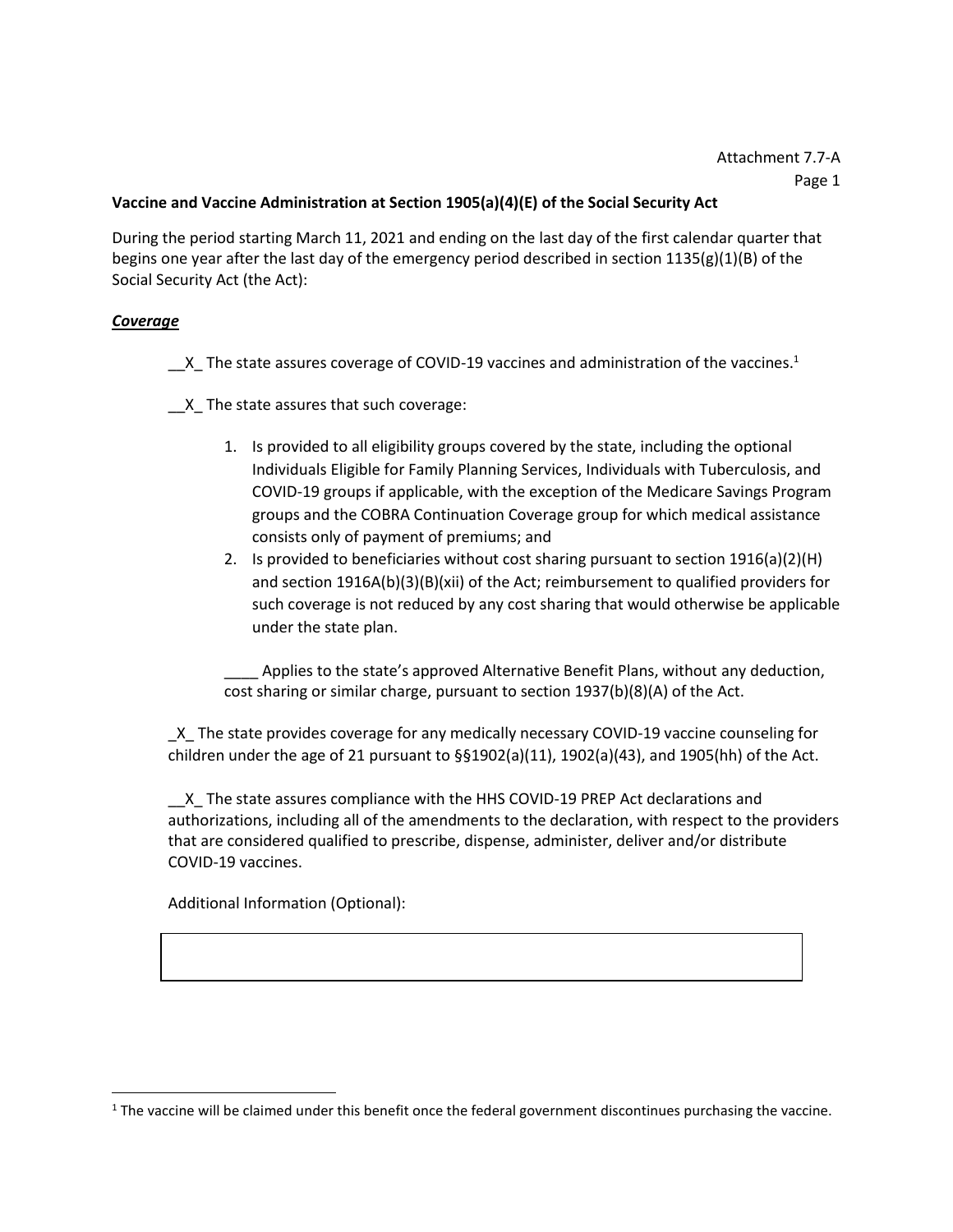#### *Reimbursement*

\_\_X\_ The state assures that the state plan has established rates for COVID-19 vaccines and the administration of the vaccines for all qualified providers pursuant to sections 1905(a)(4)(E) and 1902(a)(30)(A) of the Act.

List Medicaid state plan references to payment methodologies that describe the rates for COVID-19 vaccines and their administration for each applicable Medicaid benefit:

Attachment 4.19-B, Pages 5, 6d, and 13c

The state is establishing rates for COVID-19 vaccines and the administration of the vaccines pursuant to sections 1905(a)(4)(E) and 1902(a)(30)(A) of the Act.

The state's rates for COVID-19 vaccines and the administration of the vaccines are consistent with Medicare rates for COVID-19 vaccines and the administration of the vaccines, including any future Medicare updates at the:

\_\_\_\_ Medicare national average, OR

\_\_\_\_ Associated geographically adjusted rate.

\_\_\_\_ The state is establishing a state specific fee schedule for COVID-19 vaccines and the administration of the vaccines pursuant to sections 1905(a)(4)(E) and 1902(a)(30)(A) of the Act.

The state's rate is as follows and the state's fee schedule is published in the following location :

The state's fee schedule is the same for all governmental and private providers.

\_\_\_\_ The below listed providers are paid differently from the above rate schedules and payment to these providers for COVID-19 vaccines and the administration of the vaccines are described under the benefit payment methodology applicable to the provider type: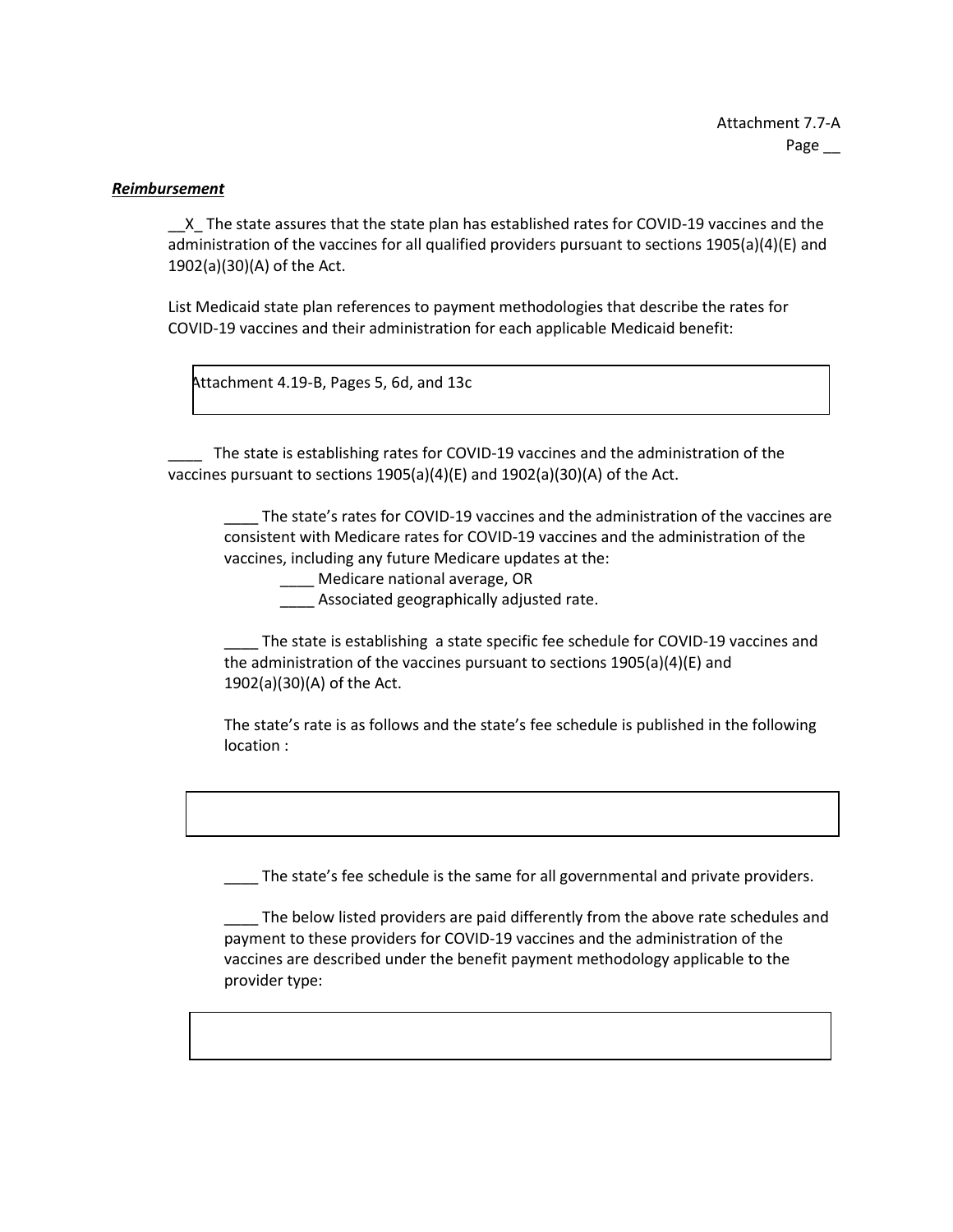The payment methodologies for COVID-19 vaccines and the administration of the vaccines for providers listed above are described below:

\_\_\_The state is establishing rates for any medically necessary COVID-19 vaccine counseling for children under the age of 21 pursuant to sections 1905(a)(4)(E), 1905(r)(1)(B)(v) and 1902(a)(30)(A) of the Act.

The state's rate is as follows and the state's fee schedule is published in the following location :

*PRA Disclosure Statement Under the Privacy Act of 1974 any personally identifying information obtained will be kept private to the extent of the law. An agency may not conduct or sponsor, and a person is not required to respond to, a collection of information unless it displays a currently valid Office of Management and Budget (OMB) control number. The OMB control number for this project is 0938-1148 (CMS-10398 # 75). Public burden for all of the collection of information requirements under this control number is estimated to take up to 1 hour per response. Send comments regarding this burden estimate or any other aspect of this collection of information, including suggestions for reducing this burden, to CMS, 7500 Security Boulevard, Attn: Paperwork Reduction Act Reports Clearance Officer, Mail Stop C4-26-05, Baltimore, Maryland 21244-1850.*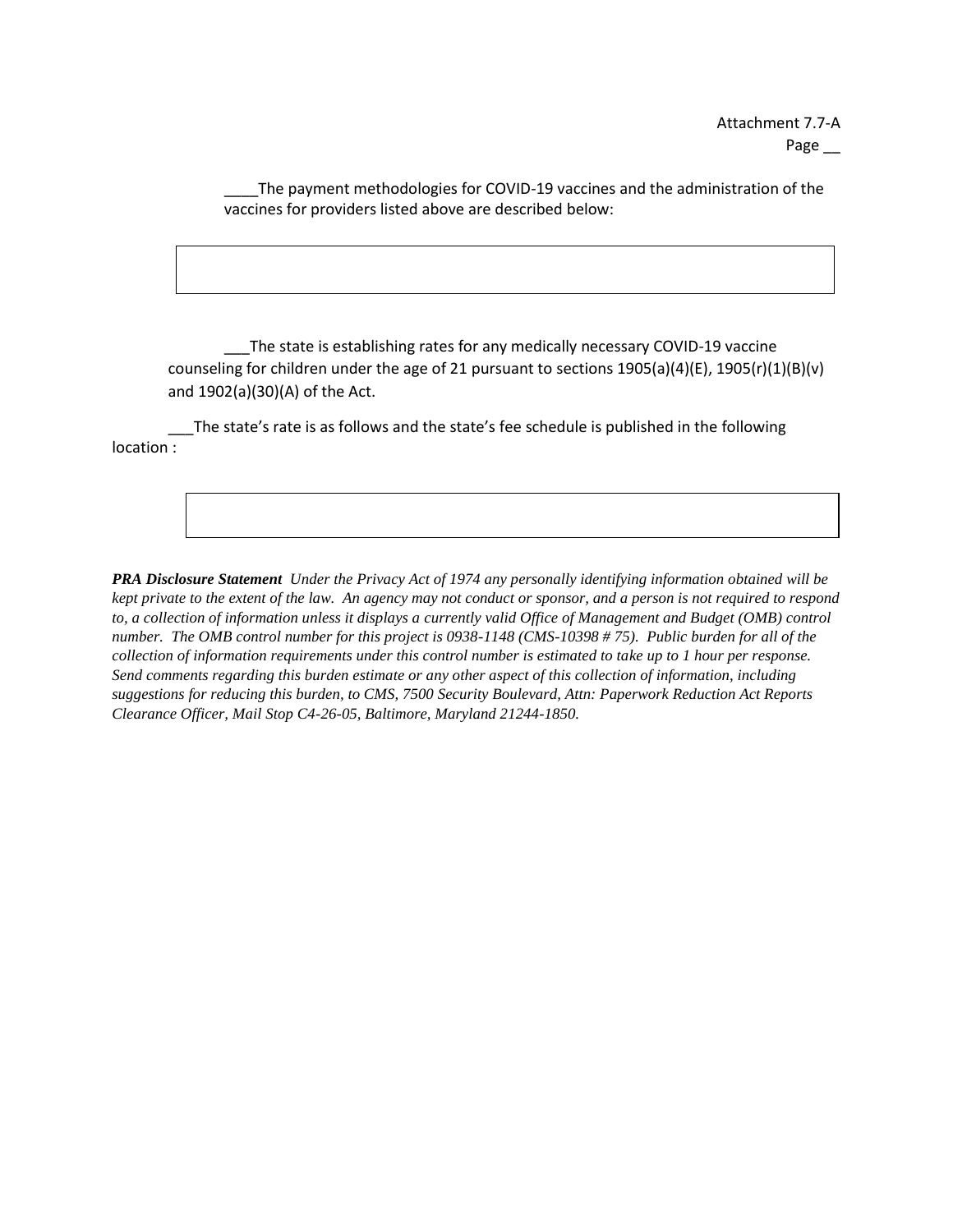# **Vaccine and Vaccine Administration at Section 1905(a)(4)(E) of the Social Security Act**

During the period starting March 11, 2021 and ending on the last day of the first calendar quarter that begins one year after the last day of the emergency period described in section 1135(g)(1)(B) of the Social Security Act (the Act):

## *Coverage*

 $\underline{\phantom{a}}$  The state assures coverage of COVID-19 vaccines and administration of the vaccines.<sup>1</sup>

 $X$  The state assures that such coverage:

- 1. Is provided to all eligibility groups covered by the state, including the optional Individuals Eligible for Family Planning Services, Individuals with Tuberculosis, and COVID‐19 groups if applicable, with the exception of the Medicare Savings Program groups and the COBRA Continuation Coverage group for which medical assistance consists only of payment of premiums; and
- 2. Is provided to beneficiaries without cost sharing pursuant to section 1916(a)(2)(H) and section 1916A(b)(3)(B)(xii) of the Act; reimbursement to qualified providers for such coverage is not reduced by any cost sharing that would otherwise be applicable under the state plan.

Applies to the state's approved Alternative Benefit Plans, without any deduction, cost sharing or similar charge, pursuant to section 1937(b)(8)(A) of the Act.

\_X\_ The state provides coverage for any medically necessary COVID‐19 vaccine counseling for children under the age of 21 pursuant to  $\S$ §1902(a)(11), 1902(a)(43), and 1905(hh) of the Act.

\_\_X\_ The state assures compliance with the HHS COVID‐19 PREP Act declarations and authorizations, including all of the amendments to the declaration, with respect to the providers that are considered qualified to prescribe, dispense, administer, deliver and/or distribute COVID‐19 vaccines.

Additional Information (Optional):

 $1$  The vaccine will be claimed under this benefit once the federal government discontinues purchasing the vaccine.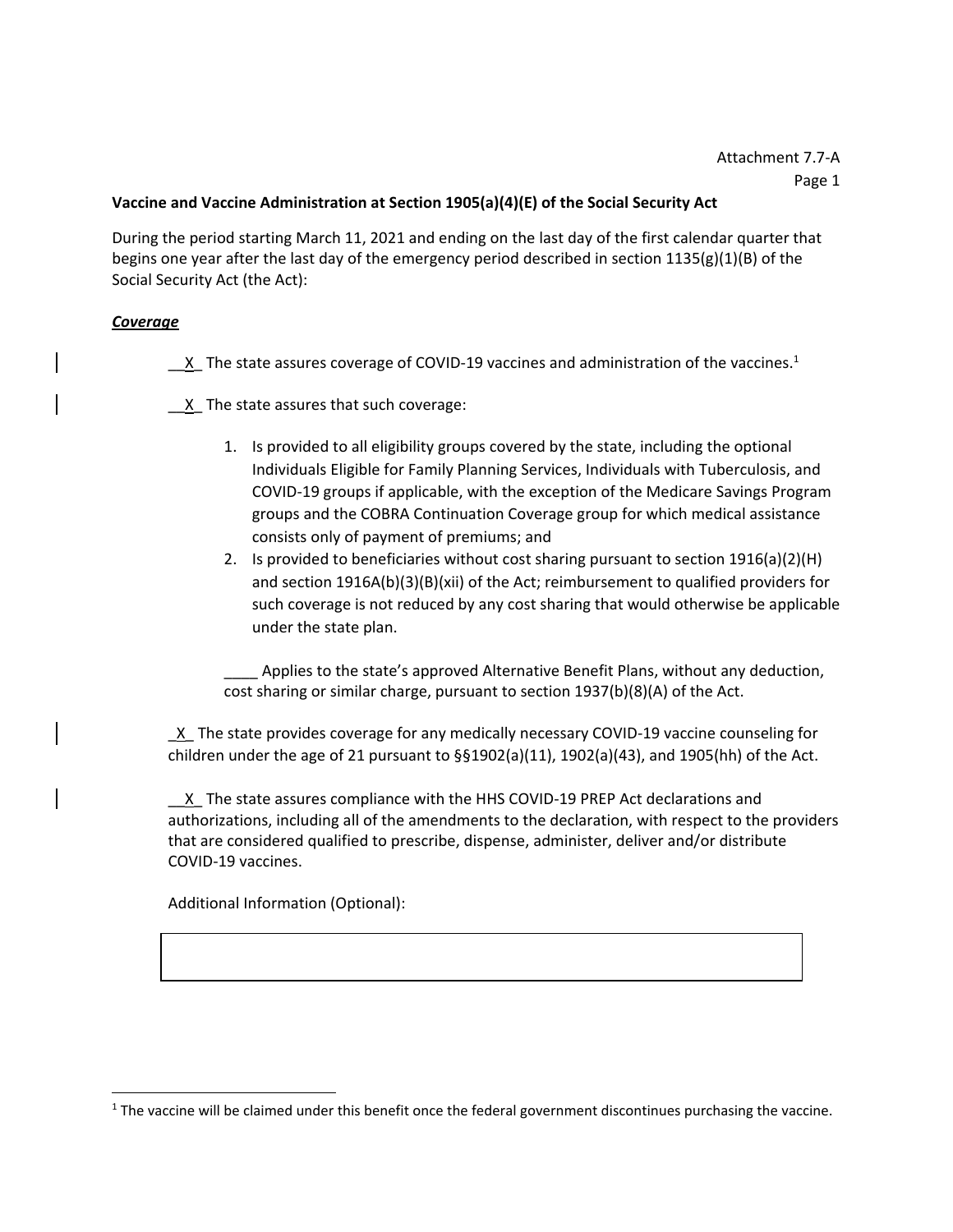#### *Reimbursement*

X The state assures that the state plan has established rates for COVID-19 vaccines and the administration of the vaccines for all qualified providers pursuant to sections 1905(a)(4)(E) and 1902(a)(30)(A) of the Act.

List Medicaid state plan references to payment methodologies that describe the rates for COVID‐19 vaccines and their administration for each applicable Medicaid benefit:

Attachment 4.19-B, Pages 5, 6d, and 13c

The state is establishing rates for COVID-19 vaccines and the administration of the vaccines pursuant to sections 1905(a)(4)(E) and 1902(a)(30)(A) of the Act.

The state's rates for COVID-19 vaccines and the administration of the vaccines are consistent with Medicare rates for COVID‐19 vaccines and the administration of the vaccines, including any future Medicare updates at the:

\_\_\_\_ Medicare national average, OR

\_\_\_\_ Associated geographically adjusted rate.

\_\_\_\_ The state is establishing a state specific fee schedule for COVID‐19 vaccines and the administration of the vaccines pursuant to sections 1905(a)(4)(E) and 1902(a)(30)(A) of the Act.

The state's rate is as follows and the state's fee schedule is published in the following location :

The state's fee schedule is the same for all governmental and private providers.

\_\_\_\_ The below listed providers are paid differently from the above rate schedules and payment to these providers for COVID‐19 vaccines and the administration of the vaccines are described under the benefit payment methodology applicable to the provider type: